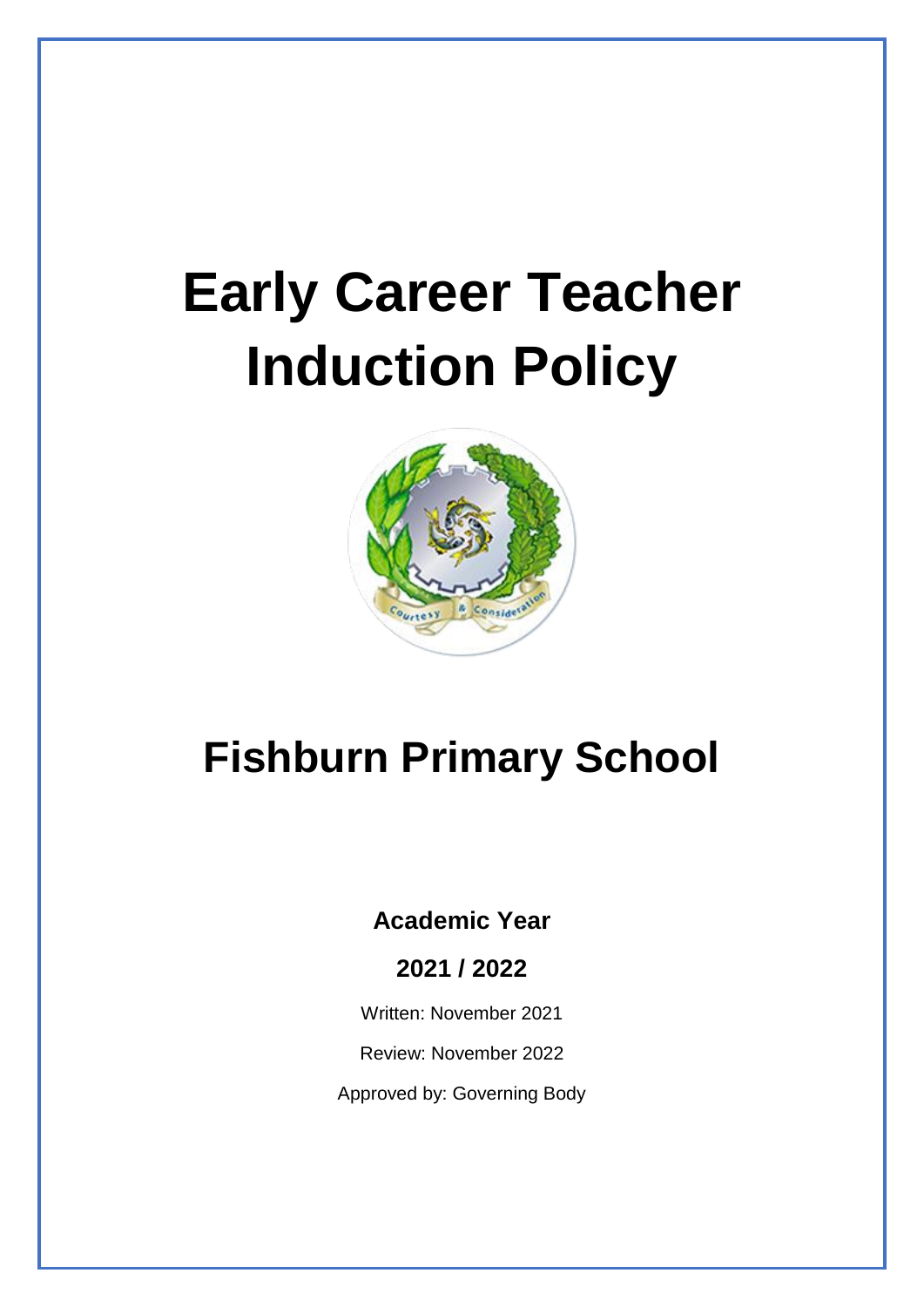# **Contents**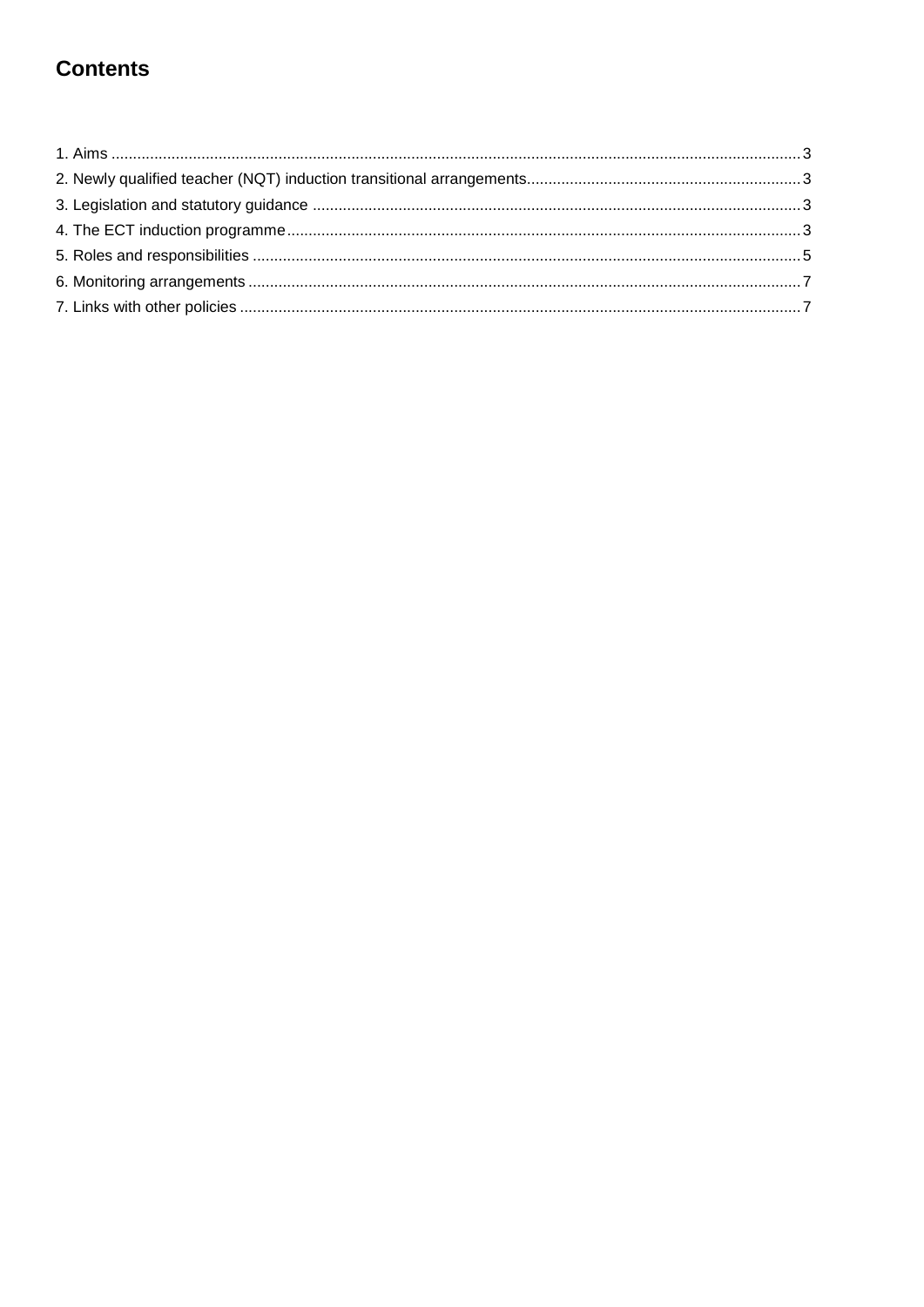# <span id="page-2-0"></span>**1. Aims**

The school aims to:

- Run an ECT induction programme that meets all of the statutory requirements underpinned by the early career framework (ECF) from 1 September 2021
- Provide ECTs with a supportive environment that develops them and equips them with the tools to be effective and successful teachers
- Make sure all staff understand their role in the ECT induction programme

# <span id="page-2-1"></span>**2. Newly qualified teacher (NQT) induction transitional arrangements**

This policy applies to ECTs who start their induction **on or after 1 September 2021**.

NQTs who have started but not completed their induction **before 1 September 2021** will continue to follow our NQT induction policy, which can be found on our staff shared area. They have until 1 September 2023 to complete their induction within 3 terms (a single academic year) as outlined in previous NQT induction guidance. Where possible, at the discretion of the headteacher and appropriate body, we will also provide them with:

- An ECF-based induction for the remainder of the NQT's 1-year induction
- An induction mentor for the remainder of the NQT's 1-year induction

If they don't complete their induction by 1 September 2023, they will be required at this point to switch to the full ECT induction for the remainder of their induction period. Time already spent in induction will count towards the 2-year ECT induction period.

# <span id="page-2-2"></span>**3. Legislation and statutory guidance**

This policy is based on:

- The Department for Education's (DfE's) statutory guidance Induction for early career teachers [\(England\)](https://www.gov.uk/government/publications/induction-for-early-career-teachers-england) from 1 September 2021
- The [Early career framework reforms](https://www.gov.uk/government/collections/early-career-framework-reforms)
- [The Education \(Induction Arrangements for School Teachers\) \(England\) Regulations 2012](http://www.legislation.gov.uk/uksi/2012/1115/contents/made)

The 'relevant standards' referred to below are the [Teachers' Standards.](https://www.gov.uk/government/publications/teachers-standards)

## <span id="page-2-3"></span>**4. The ECT induction programme**

The following sets out the statutory minimum for ECT induction programmes.

The induction programme will be underpinned by the ECF, enabling ECTs to understand and apply the knowledge and skills set out in the ECF.

Prior to the ECT serving their induction, the headteacher and appropriate body must agree that the post is suitable.

For a full-time ECT, the induction period will typically last for 2 academic years. Part-time ECTs will serve a full-time equivalent. Up to one term of continuous employment may count towards completion of the induction period.

The programme is quality assured by Durham County Council, our 'appropriate body'.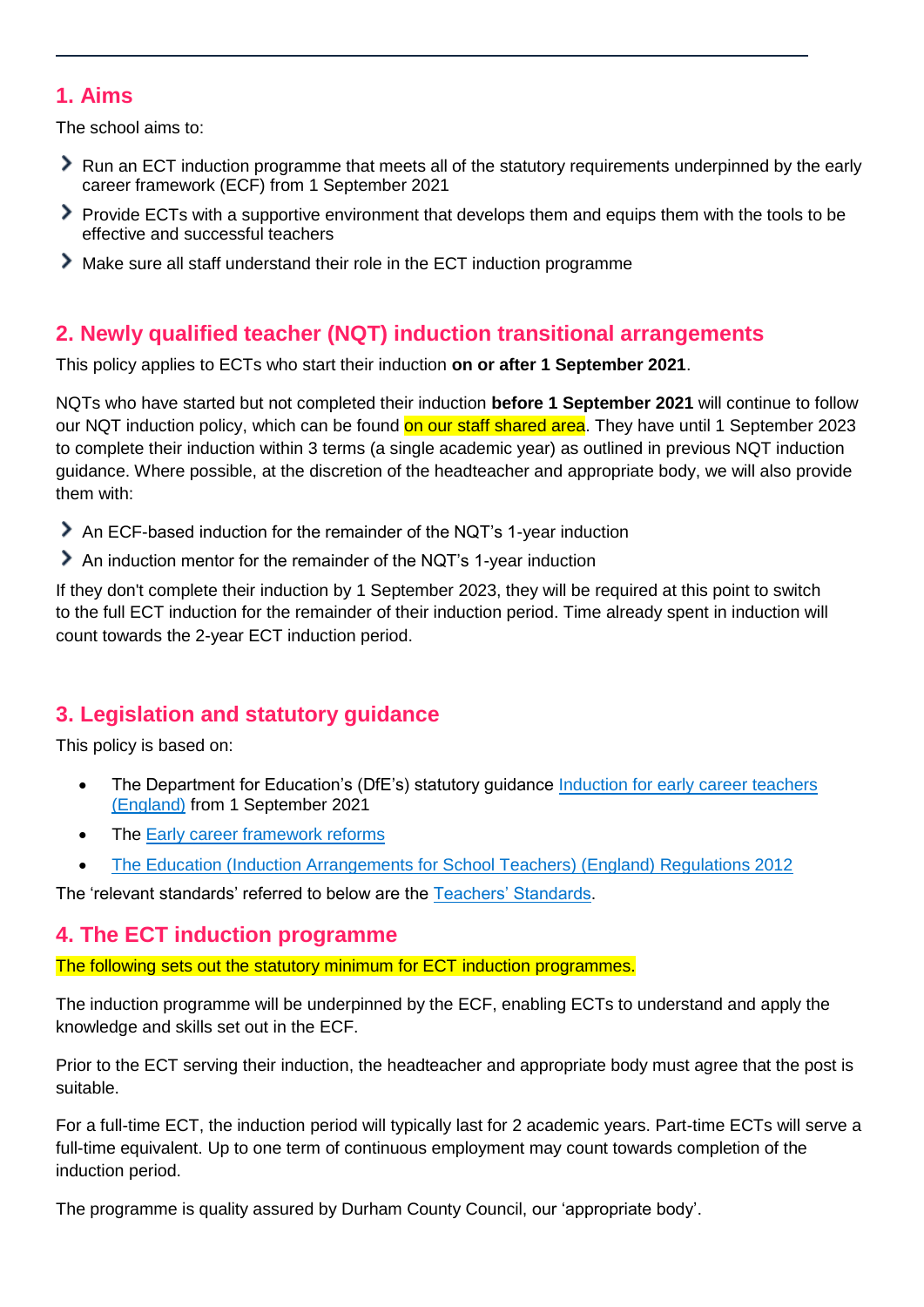#### **4.1 Posts for induction**

Each ECT will:

- Be provided with the necessary employment tasks, experience and support to enable them to demonstrate satisfactory performance against the relevant standards throughout, and by the end of, the induction period
- Have an appointed induction tutor, who will have qualified teacher status (QTS)
- Have an appointed induction mentor, who will have QTS
- Have a reduced timetable to allow them to undertake activities in their induction programme; in their first year, this will be no more than 90% of the timetable of our existing teachers on the main pay range, and in their second year, this will be no more than 95% of the timetable of our existing teachers on the main pay range
- Regularly teach the same class or classes
- Take part in similar planning, teaching and assessment processes to other teachers working in similar posts
- Not be given additional non-teaching responsibilities without appropriate preparation and support
- Not have unreasonable demands made upon them
- Not normally teach outside the age range and/or subjects they have been employed to teach
- Not be presented with unreasonably demanding pupil discipline problems on a day-to-day basis

#### **4.2 Support for ECTs**

We support ECTs with:

- Their designated induction tutor, who will provide day-to-day monitoring and support, and co-ordinate their assessments
- Their designated induction mentor, who will provide regular structured mentoring sessions and targeted feedback
- Observations of their teaching at regular intervals, and follow-up discussions with prompt and constructive feedback
- Regular professional reviews of their progress, to take place termly (except in terms where formal assessment is held), at which their induction tutor will review objectives and revise them in relation to the relevant standards and their current needs and strengths
- Chances to observe experienced teachers, either within the school or at another school with effective practice

#### **4.3 Assessments of ECT performance**

Formal assessment meetings will take place in the final term of the ECT's first year (term 3) and the final term of their second year (term 6), and will be carried out by either the Headteacher or the ECT mentor.

These meetings will be informed by clear and transparent evidence gathered from progress reviews during the preceding assessment period, and drawn from the ECT's work as a teacher and from their induction programme. Copies of the evidence relied on will be provided to the ECT and the appropriate body.

After each formal assessment meeting, a formal assessment report will be completed that clearly shows how the ECT is performing against the relevant standards. The headteacher will also recommend to the appropriate body in the final assessment report at the end of the programme as to whether the ECT's performance is satisfactory against the relevant standards.

The ECT will add their own comments, and the formal assessment report will be signed by the headteacher, induction tutor and the ECT.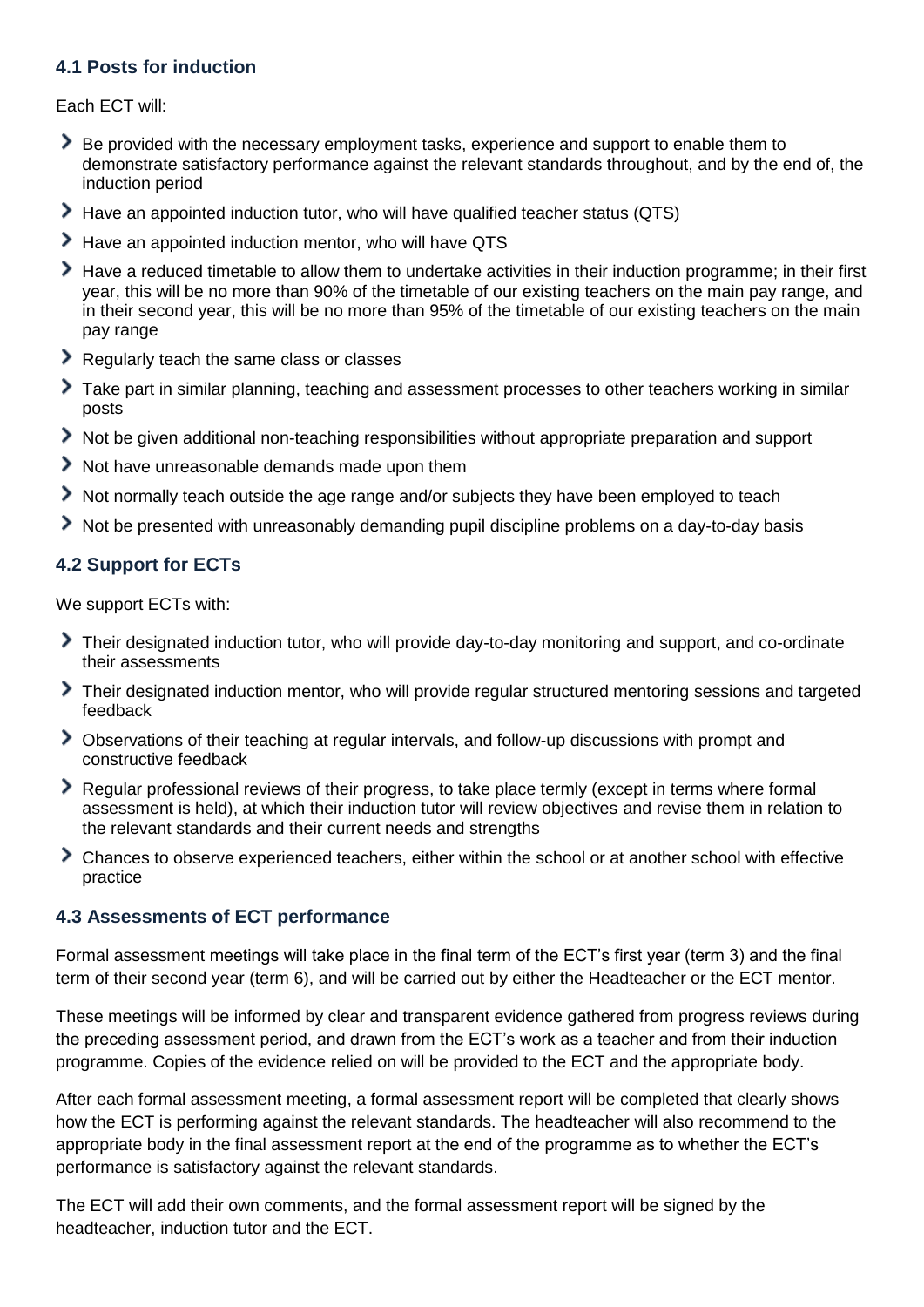A copy of the formal assessment report will then be sent to the appropriate body. The final assessment report will be sent within 10 working days of the meeting, for the appropriate body to make the final decision on whether the ECT has passed their induction period.

In the event that the ECT leaves this post after completing one term or more but before the next formal assessment would take place, the induction tutor or headteacher should complete an interim assessment to ensure that the ECT's progress and performance since the last assessment is captured.

#### **4.4 At-risk procedures**

If it becomes clear during a termly progress review or at the first formal assessment point that the ECT is not making sufficient progress, additional monitoring and support measures will be put in place immediately, meaning:

- Areas in which improvement is needed are identified
- Appropriate objectives are set to guide the ECT towards satisfactory performance against the relevant standards
- An effective support programme is put in place to help the ECT improve their performance

The progress review record or formal assessment report will be shared with the appropriate body, alongside the support plan, for it to review.

If there are concerns about the ECT's progress during their subsequent progress reviews or formal assessment, as long as it is not the final formal assessment, the induction tutor or headteacher will discuss this with the ECT, updating objectives as necessary and revising the support plan for the next assessment period.

## <span id="page-4-0"></span>**5. Roles and responsibilities**

#### **5.1 Role of the ECT**

The ECT will:

- Provide evidence that they have QTS and are eligible to start induction
- Meet with their induction tutor at the start of the programme to discuss and agree priorities, and keep these under review
- Agree with their induction tutor how best to use their reduced timetable allowance and quarantee engagement with their ECF-based induction
- Provide evidence of their progress against the relevant standards
- > Participate fully in the monitoring and development programme
- Participate in scheduled classroom observations, progress reviews and formal assessment meetings
- Agree with their induction tutor the start and end dates of the induction period, and the dates of any absences from work during the period
- Keep copies of all assessment reports

#### **When the ECT has any concerns**, they will:

- Raise these with their induction tutor as soon as they can
- Consult with their contact at the appropriate body at an early stage if there are difficulties in resolving issues with their induction tutor or within the school

#### **5.2 Role of the headteacher**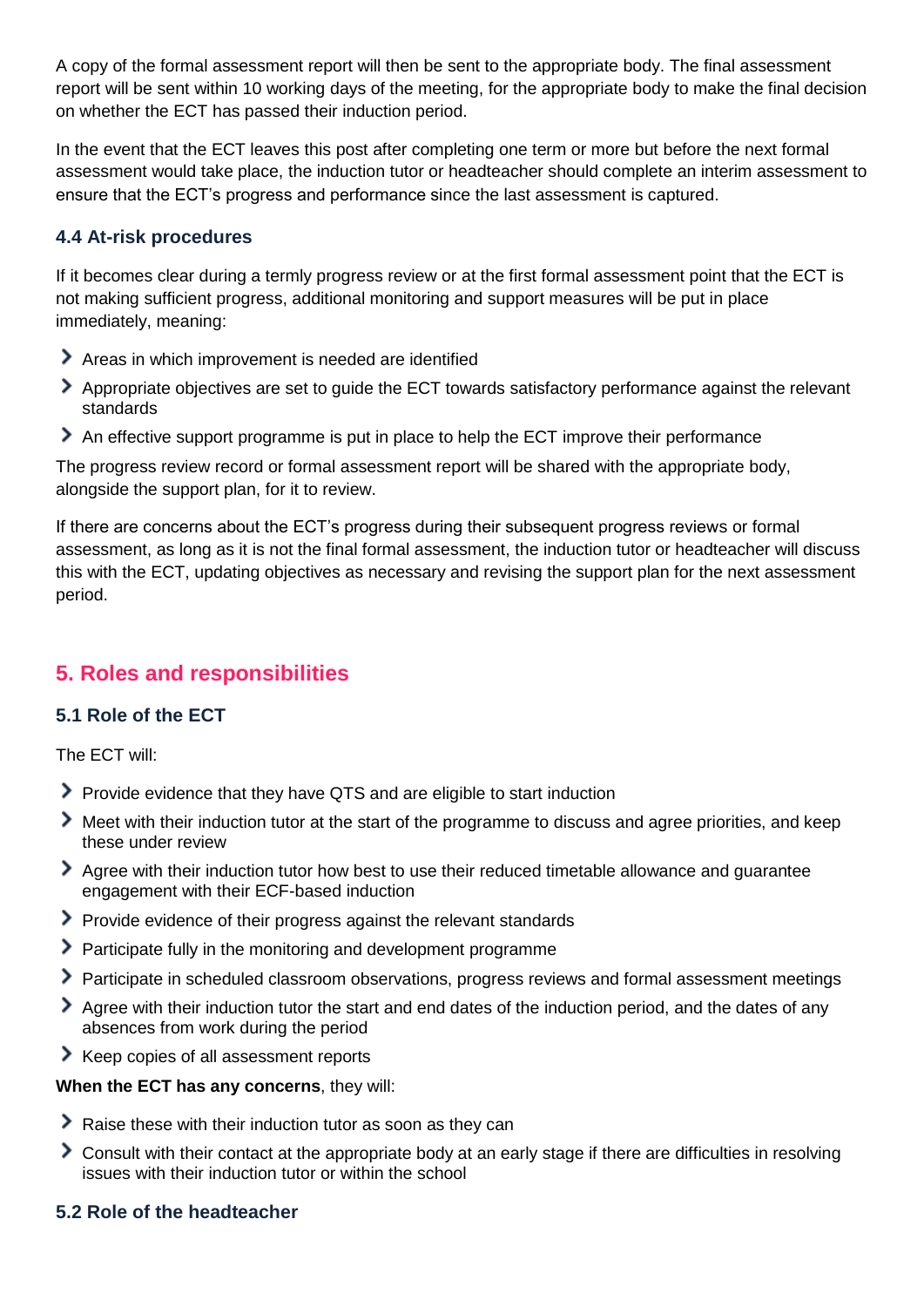The headteacher will:

- Check that the ECT has been awarded QTS and whether they need to serve an induction period
- Agree, in advance of the ECT starting, who will act as the appropriate body
- Notify the appropriate body when an ECT is taking up a post and undertaking induction
- Make sure the ECT's post is suitable according to statutory guidance (see section 4.1 above)
- Make sure the induction tutor is appropriately trained and has sufficient time to carry out their role effectively
- Make sure the induction mentor is appropriately trained and has sufficient time to carry out their role effectively
- Make sure an appropriate ECF-based induction programme is in place
- Make sure the ECT's progress is reviewed regularly, including through observations and feedback of their teaching
- Make sure that formal assessments are carried out and reports completed and sent to the appropriate body
- Maintain and keep accurate records of employment that will count towards the induction period
- Make sure that all monitoring and record keeping is done in the least burdensome and most streamlined way
- Make the governing board aware of the support arrangements in place for the ECT
- Make a recommendation to the appropriate body on whether the ECT's performance against the relevant standards is satisfactory
- Participate in the appropriate body's quality assurance procedures of the induction programmes
- Keep all relevant documentation, evidence and forms on file for 6 years

#### **5.3 Role of the induction tutor**

The induction tutor will:

- Provide guidance and effective support to the ECT(with the appropriate body where necessary)
- Carry out regular progress reviews throughout the induction period
- Undertake 2 formal assessment meetings during the induction period, coordinating input from other colleagues as appropriate
- Carry out progress reviews in terms where a formal assessment doesn't occur
- Inform the ECT following progress reviews of their progress against the relevant standards, and share records with the ECT, headteacher and relevant body
- Inform the ECT during the formal assessment meeting of the judgements to be recorded on their formal assessment record and invite the ECT to add their own comments
- Make sure that the ECT's teaching is observed and feedback is provided
- Make sure the ECT is aware of how they can raise concerns about their induction programme or their personal progress, both within and outside of the school
- Take prompt, appropriate action if the ECT appears to be having difficulties
- Make sure that all monitoring and record keeping is done in the least burdensome way, and that ECTs are not asked for any evidence that requires the creation of new work

#### **5.4 Role of the induction mentor**

The induction mentor will:

Regularly meet with the ECT for structured mentor sessions to provide targeted feedback